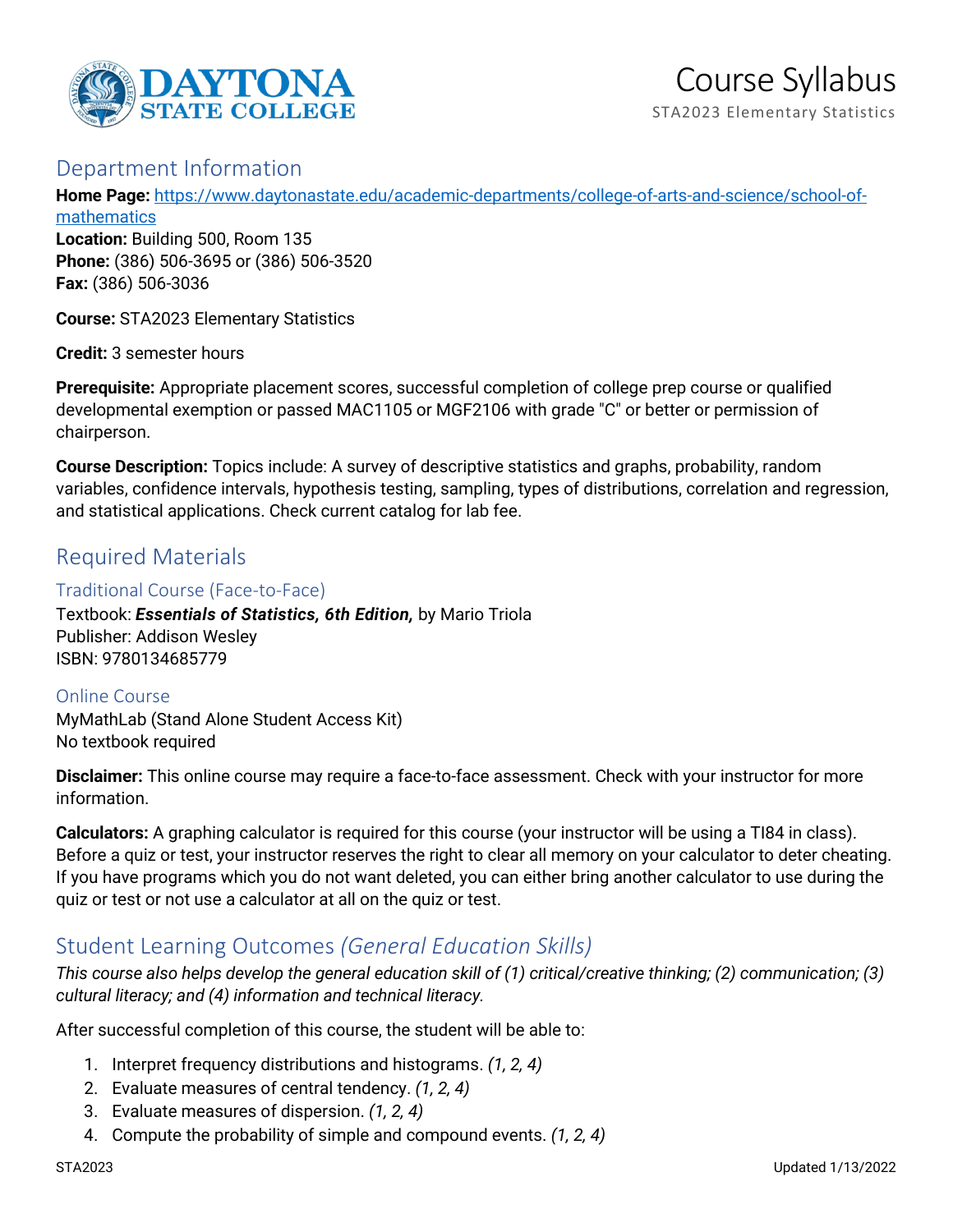- 5. Compute the odds in favor of an event. *(1, 2, 4)*
- 6. Compute the value of a probability using the addition and multiplication rules. *(1, 2, 4)*
- 7. Compute conditional probabilities. *(1, 2, 4)*
- 8. Compute probabilities using complementary events. *(1, 2, 4)*
- 9. Compute the values of permutations and combinations and interpret the meaning of each. *(1, 2, 4)*
- 10. Evaluate descriptive measures for probability distributions. *(1, 2, 4)*
- 11. Compute probabilities for applications involving binomial and normal distributions. *(1, 2, 4)*
- 12. Compute standardized scores and percentiles. *(1, 2, 4)*
- 13. Estimate the value of a parameter using confidence intervals. *(1, 2, 4)*
- 14. Determine the minimum sample size for a Confidence Interval Estimate. *(1, 2, 4)*
- 15. Perform tests of hypothesis involving means and proportions. *(1, 2, 4)*
- 16. Test the significance of the least squares regression model. *(1, 2, 4)*
- 17. Interpret the meaning of the least squares regression equation. *(1, 2, 4)*
- 18. Illustrate the meaning of statistical symbols. *(1, 2, 4)*
- 19. Recognize the shape of a distribution as normal, right skewed or left skewed. *(1, 2, 4)*

### Course Chapter and Sections Covered

| <b>Chapter</b> | <b>Sections</b> |
|----------------|-----------------|
| $\overline{2}$ | 1, 2, 3, 4      |
| 3              | 1, 2, 3         |
| 4              | 1, 2, 3, 4      |
| 5              | 1, 2            |
| 6              | 1, 2, 3, 4      |
| 7              | 1, 2            |
| 8              | 1, 2, 3         |
| 10             | 1, 2            |

### Grading Scale and Policy

For more detail on the course grading policy and procedure, you must contact the course's specific instructor.

 $90 - 100$  A  $86 - 89$  B+  $80 - 85$  B  $76 - 79$  C+  $70 - 75$  C  $60 - 69$  D Below 60 F

## Grades

Students may access their final grades by logging onto [my.daytonastate.edu,](https://my.daytonastate.edu/) clicking on My Academics, then My Classes, and finally View My Grades.

### Classroom Policies

**Disclaimer:** This syllabus has been constructed to be as complete as possible, but I reserve the right to alter policies, procedures, and the syllabus as needed with notification to students. Please utilize the course shell in Falcon Online regularly as any changes to the syllabus will be posted there.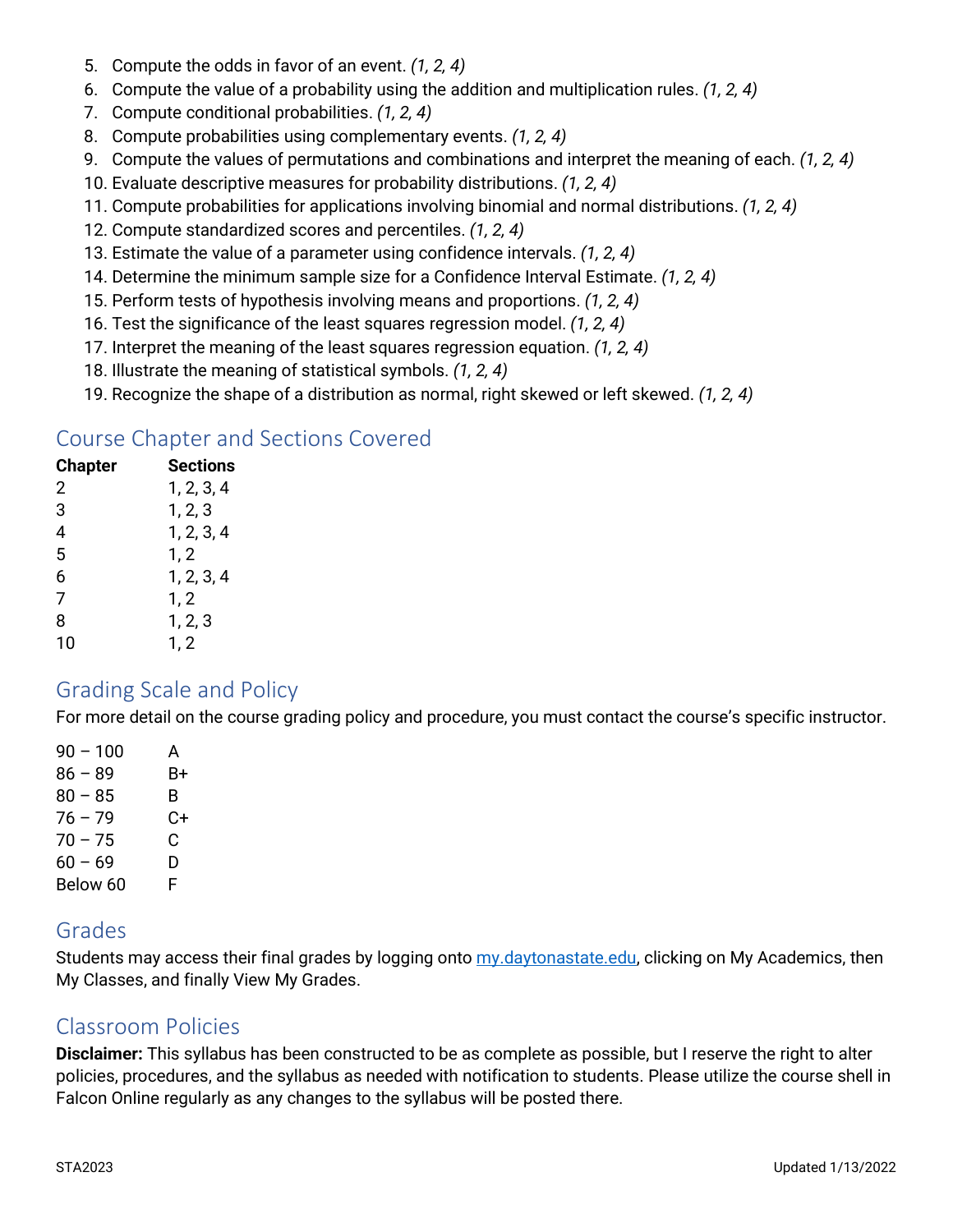**How to Proceed Through the Course:** Students should plan to have three hours of study time per week for each credit hour of class time. Example: When taking a typical 3-credit hour course, students should plan to spend at least 9 hours per week doing coursework and studying for that course regardless of the mode of delivery (online, hybrid, face-to-face).

**Communication:** College email is the official and primary internal communication method of Daytona State College. Employees and admitted students are assigned a Daytona State College email account which serves as the primary mechanism for official communication between College employees and registered students.

**Children/Non-Enrolled Individuals in Class:** Individuals who are not registered in the course are not permitted in the class when in session.

**Attendance:** Students who stop attending this class will be withdrawn from the class and receive a final grade of W1 (Withdrawn). Attendance includes participating in online or face-to-face environments as required.

**Classroom Etiquette:** All students should be on time for class. Attend to your needs before entering the room. Students who come late or leave during the class are a distraction to both the instructor and other students. The use of cellular phones and other electronic devices is also a distraction. Please ensure electronic devices are off (or silenced). If an emergency arises, please be courteous to your fellow students and leave quietly. Finally, cell phones, watch alarms, etc. are strictly prohibited during classroom assessment.

**Audit:** Auditing a course means that you wish to attend the classes, but do not wish to receive a grade. It is school policy that no audit will be approved after the drop/add period has ended.

**Incomplete Grade:** A grade of "I" will only be given at the end of this course when the instructor deems that the student has satisfied each of the following:

- 1. Has completed a minimum of 75% of the course work and made every effort to pass the course which includes having a record of good class attendance.
- 2. Has provided the instructor with a legitimate and documented reason for not being able to complete the course work by the end of the semester.
- 3. Has requested in writing from the instructor a grade of "I" prior to the last class period of the semester.
- 4. Has a mathematical chance to pass the course.

If this math course is a prerequisite for another math course, you may not be able to register for that math course until the incomplete is satisfied and a grade is entered.

It is the responsibility of the student to complete the remaining assignments before the incomplete automatically converts to the grade of F, which is 45 days following the end of the term in which the I grade was assigned.

A grade of "I" is only intended for students with unforeseeable circumstances which will result in them not being able to complete the course during the current semester.

**Class Withdrawal Process:** Students can withdraw from this class prior to the date listed in the Academic Calendar. It is not necessary to have approval from the instructor to withdraw from the course, but you should discuss the situation with the instructor prior to any action. Many times, issues and concerns can be resolved with communication. Please review the Refund/Repayment Policy in the current college catalog and check with the [Financial Aid](https://www.daytonastate.edu/financial-aid) office to determine how the withdrawal might affect your current and future financial aid eligibility. The steps for withdrawal from a class can be found on the [Student Falcon Self-Service InfoGuide](https://library.daytonastate.edu/student-falcon-self-service/home) (https://library.daytonastate.edu/student-falcon-self-service/home) under Drop Classes.

**Reinstatement Procedures and Instructions:** Students who are dropped from a class due to non-payment, nonattendance, or other process and wish to be reinstated should make a request following the [Class](https://www.daytonastate.edu/enrollment-information/index.html)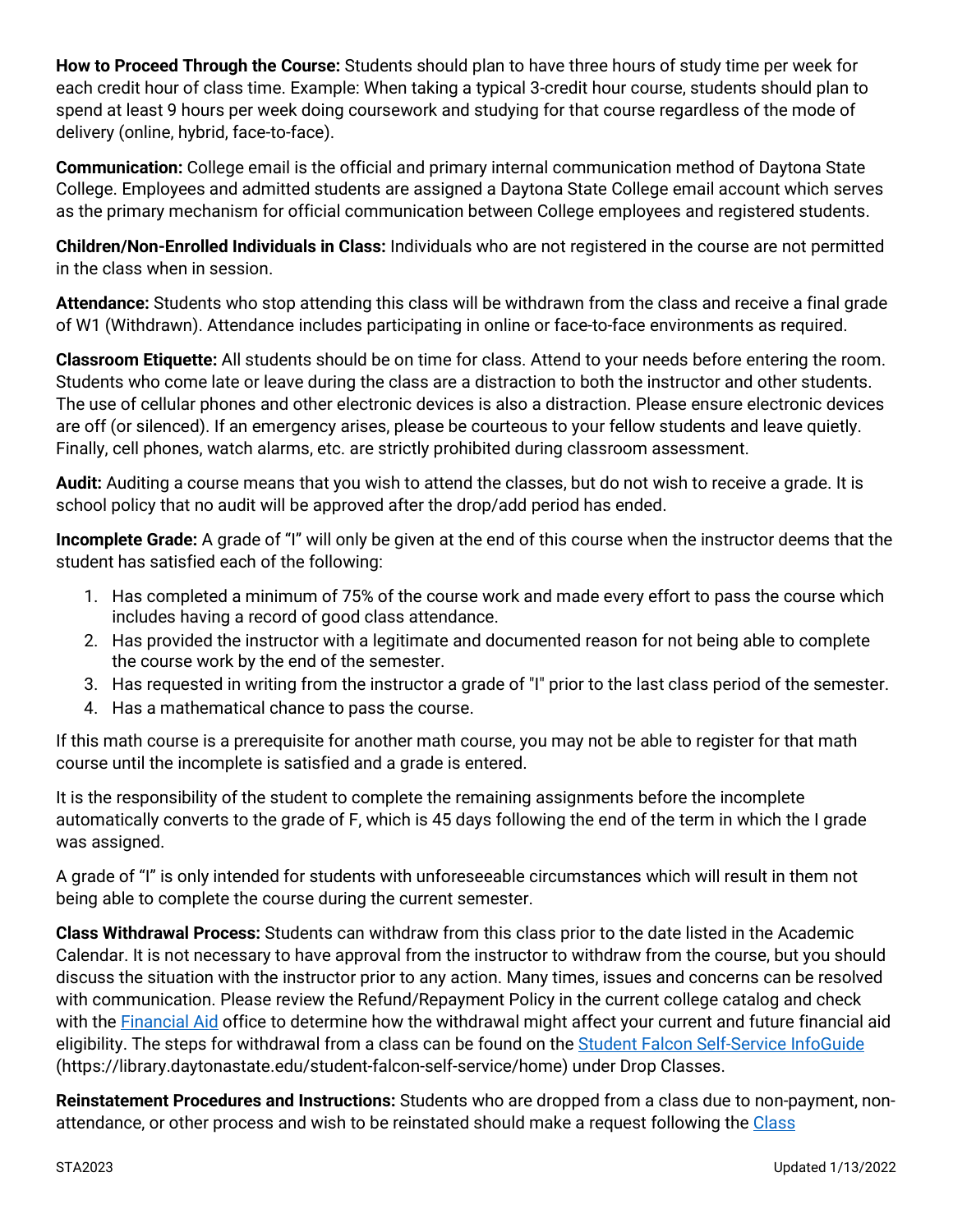[Reinstatement Procedure](https://www.daytonastate.edu/enrollment-information/index.html) (https://www.daytonastate.edu/enrollment-information). Students are advised to speak with Enrollment Services to ensure the reason for the drop is resolved.

**Student Rights & Responsibilities:** Students are responsible for reading and following all college policies outlined in the current Student Handbook. Some of the most important are summarized below. The Handbook can be accessed on the [Student Resources](https://www.daytonastate.edu/student-resources) webpage (https://www.daytonastate.edu/student-resources) under the Student Resources left navigation menu.

**Sensitive Materials:** Course content aims to enable students to reach course goals and objectives. As such, students may be introduced to a wide range of topics and ideas that differ from familiar understandings and beliefs. Some content may be considered sensitive or offensive or disturbing (or all of the above) by some students.

**Recording:** Students may record video or audio of a class lecture for a class in which the student is enrolled for their own personal educational use. A class lecture is defined as a formal or methodical oral presentation as part of a college course intended to present information or teach enrolled students about a particular subject.

Recording class activities other than class lectures, including but not limited to lab sessions, student presentations (whether individually or part of a group), class discussion (except when incidental to and incorporated within a class lecture), clinical presentations such as patient history, academic exercises involving student participation, test or examination administrations, field trips, private conversations between students in the class or between a student and the faculty member, is prohibited. Invited guest speakers may be recorded with their consent. Recordings may not be used as a substitute for class participation and class attendance and may not be published, posted, or shared without the written consent of the faculty member. Failure to adhere to these requirements may constitute a violation of the Student Code of Conduct.

**Academic Integrity:** To preserve academic excellence and integrity, the College expects you to know, understand, and comply with the Academic Integrity Policy, which prohibits academic dishonesty in any form, including, but not limited to cheating and plagiarism. The grades you earn must be based upon your own work and must accurately reflect your own knowledge and skills.

An instructor who finds that a student has violated Academic Integrity may apply an academic consequence ranging from a zero percent for the assignment, up to and including failure for the entire course. Violations may be reported to the academic department chair for review and/or referred to the Judicial Affairs for appropriate disciplinary resolution. Visit the [Student Services Departments](https://www.daytonastate.edu/student-service-departments) page (https://www.daytonastate.edu/student-service-departments) for more information about Academic Integrity and the appeal process.

**Honor Pledge:** "I, as a member of the DSC community, pledge that I will neither give nor receive unauthorized aid in my work nor will I present another's work as my own, nor will I tolerate anyone who does." View the Student Handbook for more information.

### Forms of Academic Dishonesty

**Cheating:** Cheating can be defined as: receiving or giving unauthorized assistance on a quiz, test, exam, paper, or project or unauthorized use of materials to complete such; collaborating with another person(s) without authorization on a quiz, test, exam, paper, or project; taking a quiz, test, or exam for someone else or allowing someone else to do the same for you.

**Plagiarism:** Plagiarism can be defined as: submitting work in which words, facts, or ideas from another source are used without acknowledging that the material is borrowed whether from a published or unpublished source. For specific information on how to document information from other sources, students should check with their instructors, academic departments, or a recognized writing manual, such as MLA or APA.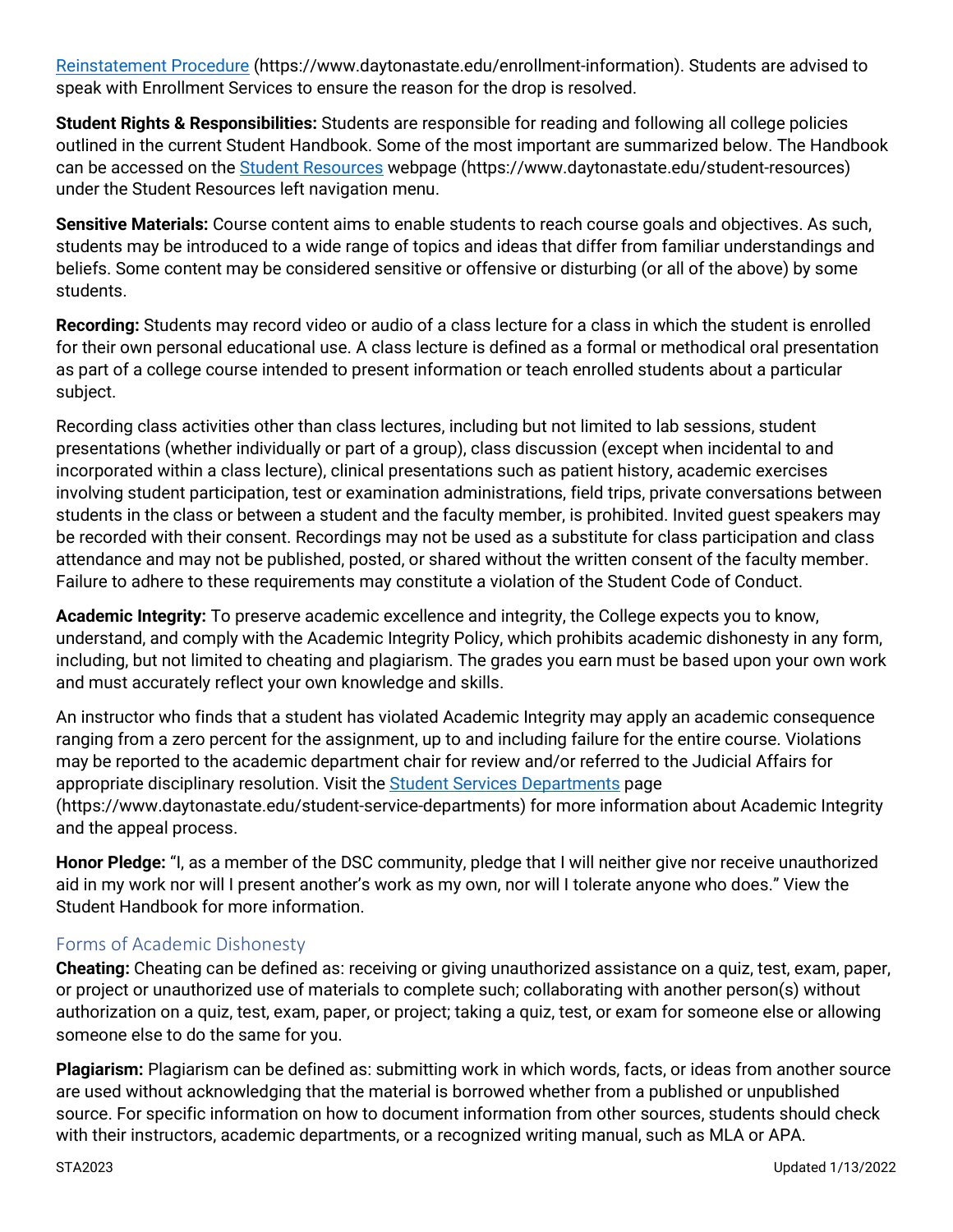**Self-plagiarism:** When students turn in the same assignment for two different classes, they are selfplagiarizing. This rule also applies to sections of an assignment. Not only does 'repurposing' assignments deny students the opportunity to learn, but also it is not fair according to the college's standards. Because of this, self-plagiarizing is coined 'double-dipping,' which leads to devaluation of grades and therefore, a devaluation of the College. Daytona State College prohibits self-plagiarism.

**Online Academic Integrity Violations:** These violations include but are not limited to the following: sharing your Falcon Online password, working on an assignment with someone else when it is supposed to be done on your own, looking at someone else's work while taking a quiz or exam, using a cell phone to share quiz or exam information, revising a paper that was found on the Internet, or submitting a paper purchased form a website.

**Fabrication:** Fabrication can be defined as listing sources in a bibliography that one did not actually use in a written assignment; presenting false, invented, or fictitious data/evidence in a written assignment.

**Other Academic Misconduct:** Other Academic Misconduct might include, but is not limited to:

- In a testing situation, conduct, such as, looking at a classmate's test, talking to a classmate, or leaving the classroom without the instructor's or proctor's permission.
- Obtaining help while taking online tests or quizzes in the form of another person consultation, Googling for answers, texting, or using other social media.
- Obtaining part or all of a test by theft/purchase OR selling /giving part of all of a test to someone else.
- Soliciting someone to impersonate you online or in a classroom setting.
- Entering an office or building for the purpose of changing a grade on a test, assignment, or in a grade book or for the purpose of obtaining a test.
- Altering or attempting to alter academic records of the College which relate to grades; being an accessory to same.

**Microsoft Office:** Microsoft Office 365, with 1TB of OneDrive storage, is available to enrolled Daytona State College students. Students are provided a college email address that serves as the student's official source for college communication. In addition to email, Office 365 provides students with shared calendars, the ability to create and edit documents online, team sites, and other collaboration tools. Whether you work on a PC, Mac, tablet, or phone, you will have a consistent experience across all your devices. The service includes online versions of Word, PowerPoint, Excel, Teams, OneNote, and OneNote Class Notebook. For more information about Office 365, visit the **Help Desk** webpage (https://www.daytonastate.edu/help-desk/) and click on Office 365.

**Student Evaluation of Instruction:** Every semester for every course, you have the opportunity to give your instructors feedback on your experiences in class. Instructors use your feedback to make informed decisions about how they teach their courses. Understanding student perceptions and experiences is a part of how we improve teaching across the college. Student evaluations of instruction are also an important element of the faculty evaluation process, which is why collecting a broad, representative, and valid data set is important. What this means is the more students who participate, the better the feedback.

You'll receive email with instructions near the end of the semester. You have about two weeks before the evaluation window closes. You can find the Course Evaluation window for each semester in the Academic Calendar on Daytona State College's website menu under Academics. Your course evaluation link is unique, and evaluations are anonymous. Additionally, evaluations are anonymous, and instructors only see summaries after grades are posted.

**Class expectations:** This is a college credit course. All papers and communications related to the course must be written using proper grammar, spelling, and punctuation. Abbreviations, phrases, et cetera, that may be acceptable in emails between friends or on discussion boards outside of this course are not acceptable.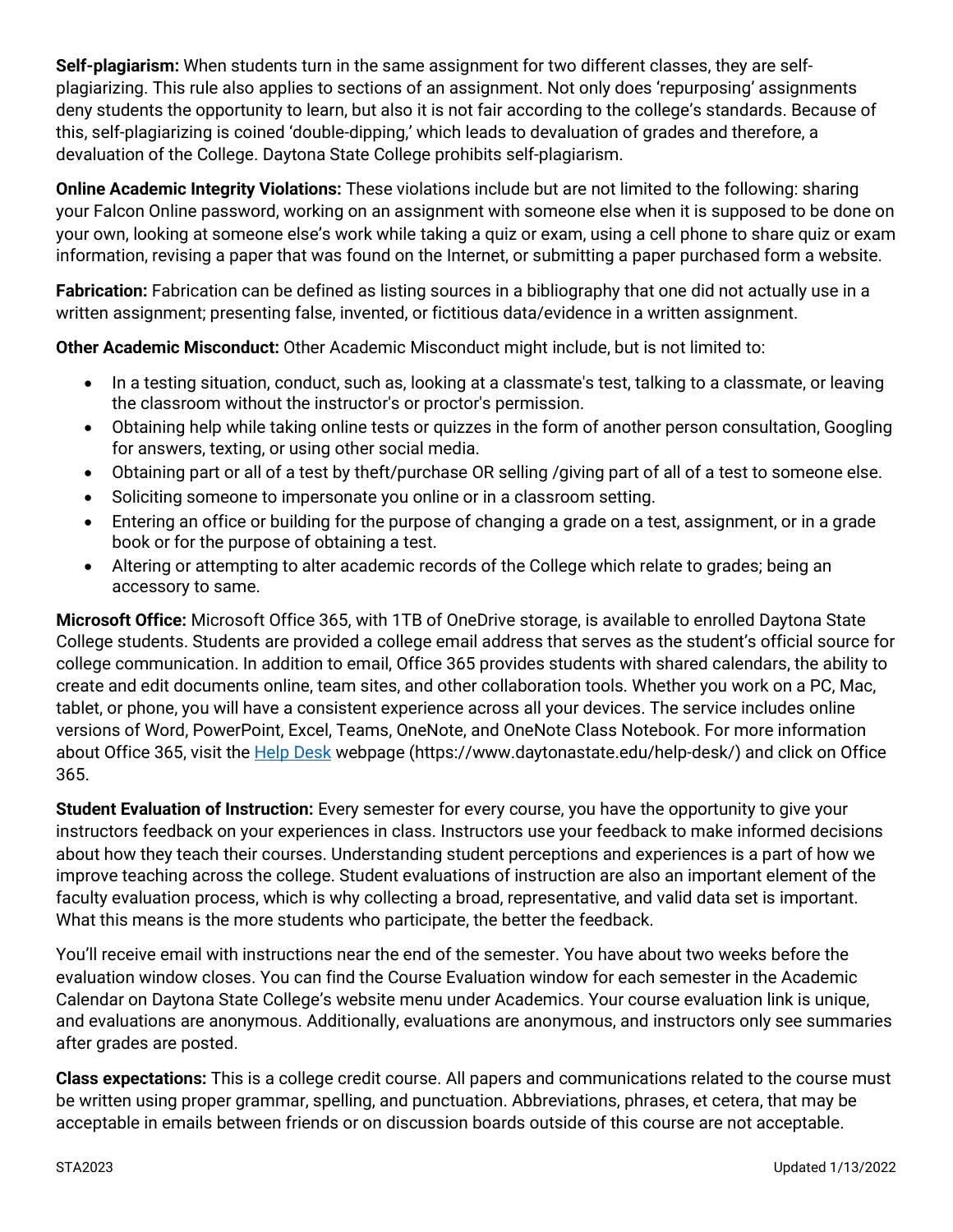Any written communication received without following the standards of proper English will adversely affect your grade. This course also helps develop the general education skills of critical thinking, computation, and computer literacy.

**Student Rights & Responsibilities:** Students are responsible for reading and following all college policies outlined in the current Student Handbook. The Handbook can be accessed on the [Student Resources](https://www.daytonastate.edu/student-resources) webpage (https://www.daytonastate.edu/student-resources) under the Student Resources left navigation menu.

# Support Services

**Counseling and Accessibility Services:** Counseling and Accessibility Services (CAS) provides tools and resources to students with documented disabilities. Students who self-disclose a disability and provide the required documentation to the CAS Office can receive confidential and reasonable accommodations to assist in their academic success. If you need accommodations, please contact the CAS Office at (386) 506-3038.

To call Florida Relay dial 7-1-1 or the appropriate toll-free number: 1-800-955-8771 (TTY), 1-800-955-8770 (Voice). Counseling Services are available on campus to help students by providing confidential short-term counseling and linking them to local community mental health professionals for long-term assistance when needed. Please call (386) 506-3038 for more information. Visit the [Counseling and Accessibility Services](https://www.daytonastate.edu/student-service-departments/counseling-accessibility/) webpage (https://www.daytonastate.edu/student-service-departments/counseling-accessibility/) for more information.

**Veterans:** If you are currently serving or have ever served in the U.S. Military, please feel free to visit the Veterans Center in the Building 100, Room 205 for any assistance or phone (386) 506-3653. Please visit the [Veterans Services](https://www.daytonastate.edu/veterans-services) webpage (https://www.daytonastate.edu/veterans-services) for more information.

**Academic Support Center:** The Academic Support Centers (ASC) assist students on every campus to achieve their potential by providing the resources they need to become successful, independent learners. Visit the [Academic Support Center](https://www.daytonastate.edu/library-and-tutoring/academic-support-center/index.html) webpage (https://www.daytonastate.edu/library-and-tutoring/academic-supportcenter/) for more information or email [ASC@DaytonaState.edu.](mailto:ASC@DaytonaState.edu)

**Writing Center:** For assistance with all stages of the writing process, please visit the [Writing Center](https://www.daytonastate.edu/library-and-tutoring/writing-center/) webpage (https://www.daytonastate.edu/library-and-tutoring/writing-center/). Appointments are recommended.

**Library and Research Services:** The Daytona State Library offers a variety of services and resources to support your academic success. Visit the *library website* (https://library.daytonastate.edu) to learn more.

**Technical Support:** Tech support is available for FalconMail, printing, web usage, Falcon Online, and more. Students may call (386) 506-3950 or email [HelpDesk@DaytonaState.edu.](mailto:HelpDesk@DaytonaState.edu) Information can be found on the [Help Desk](https://www.daytonastate.edu/help-desk/) webpage (https://www.daytonastate.edu/help-desk/). General help information for using Falcon Self-Service can be found in the [Student Falcon Self-Service Help Guides](https://library.daytonastate.edu/student-falcon-self-service) (https://library.daytonastate.edu/student-falcon-self-service).

For Falcon Online 24/7 support of course tools, view Help/Resources on the Falcon Online navbar or call the Helpdesk at (386) 506-3950, option 2. General help information for Falcon Online can be found in the [Falcon](https://library.daytonastate.edu/falcononline)  [Online for Students](https://library.daytonastate.edu/falcononline) InfoGuide (https://library.daytonastate.edu/falcononline).

**DSC Alert:** Daytona State College has a mass notification system, DSC Alert. It's a multi-modal mass notification system that enables DSC to quickly send critical information to the College community via text, phone, and email during an emergency. Students also may receive non-emergency (outreach) communication including information on Registration, Financial Aid, College events, and other messages intended to make the enrollment process easier and improve your DSC experience. All DSC students are automatically opted into DSC Alert when they begin classes and will receive this service at no charge.